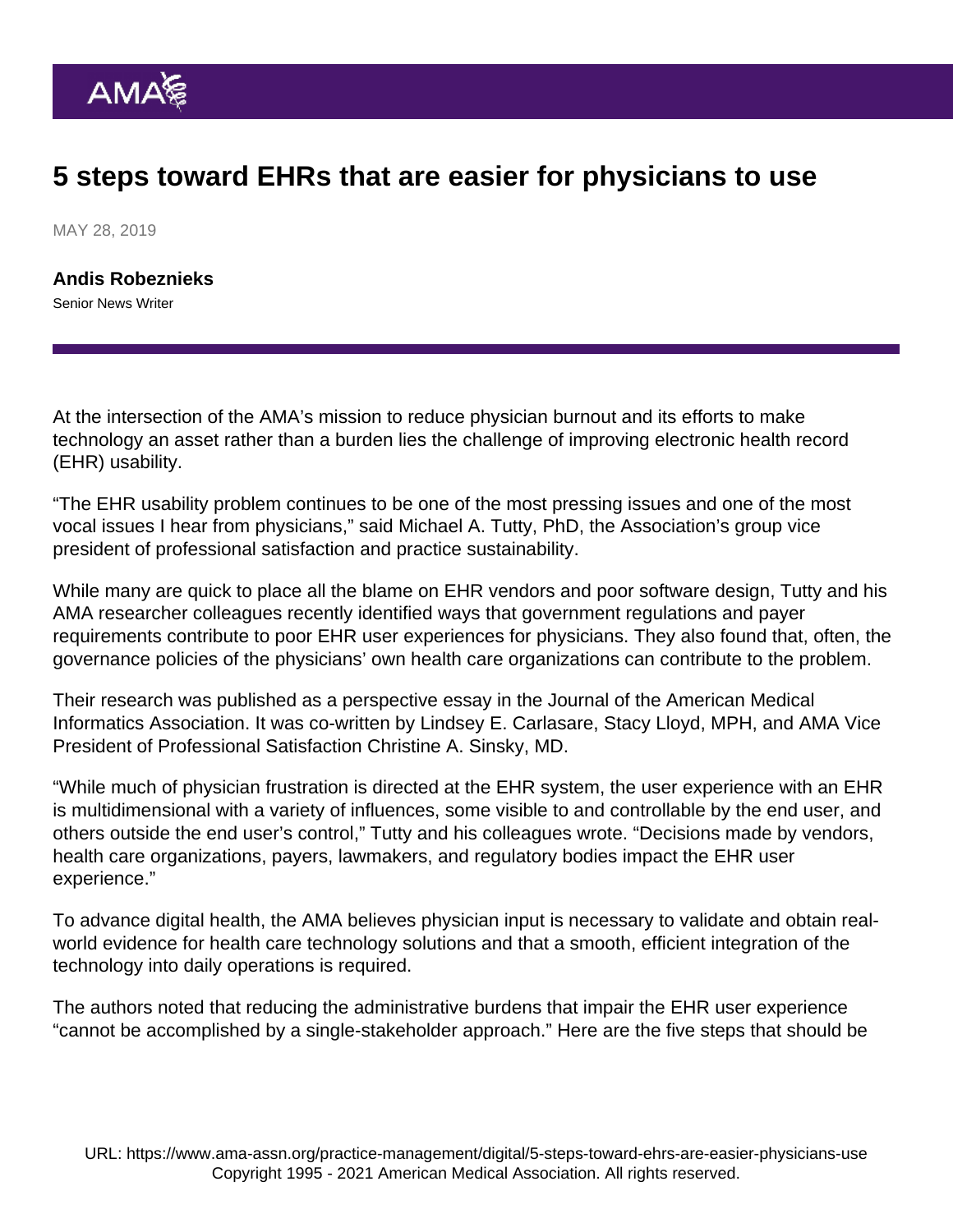taken.

Payers and regulators must remember the physician's first job is patient care. This recognition translates to requiring less burdensome documentation for payment and quality reporting.

"Reducing the amount of time physicians spend with finger to keyboard would help," Tutty said in an interview. "Working on decreasing prior authorizations or decreasing the quality-reporting burden has a downstream impact on a better EHR experience."

Put EHR log data to good use. Practice administrators should use information such as click, motion, and time-in-screen data to measure and improve task time and activity patterns.

Tutty noted that Dr. Sinsky and colleagues used this type of information to analyze the EHR interactions of 142 family physicians in Wisconsin for three years. The 118 million data points they collected painted a picture of how doctors working 11.4 hours a day spent 5.9 hours tethered to their computers. This included 86 minutes at home after work—sometimes referred to as ["pajama time.](https://www.ama-assn.org/practice-management/digital/family-doctors-spend-86-minutes-pajama-time-ehrs-nightly)"

Health care organization administrators should use EHR-tracking data and physician feedback in developing workflow design. Carlasare, an AMA research manager, said tracking data can be used to identify workarounds, which are nonstandard procedures typically used to avoid impediments to completing the task at hand.

"Vendors design their system to be compliant with certification standards not realizing that it creates a burden or a task that is not part of a physician's natural workflow in an exam," she said. "There's a disconnect between what the vendors design and how the physicians actually use the EHR."

Organization leaders should engage physicians in EHR implementation and create a workflow design that accommodates their personal EHR interaction needs and supports team-based care, care coordination and new models of charting, Carlasare added.

Tutty said these leaders also have to be aware of the cumulative effect of all the add-on tasks they impose on physicians through the EHR.

"They may say it only takes three minutes of a doctor's time, but what are you doing to give those three minutes back?" he asked. "All the payment, quality reporting and prior authorization data collection—it's death by a thousand small cuts."

Test before and after EHR implementation. Implementation teams should use rigorous, real-world scenarios focused on improving safety and reducing clinician burden to test their system's usability.

Vendors should increase transparency around product costs and performance. They must also support advances in voice recognition, artificial intelligence and other technologies with a focus on